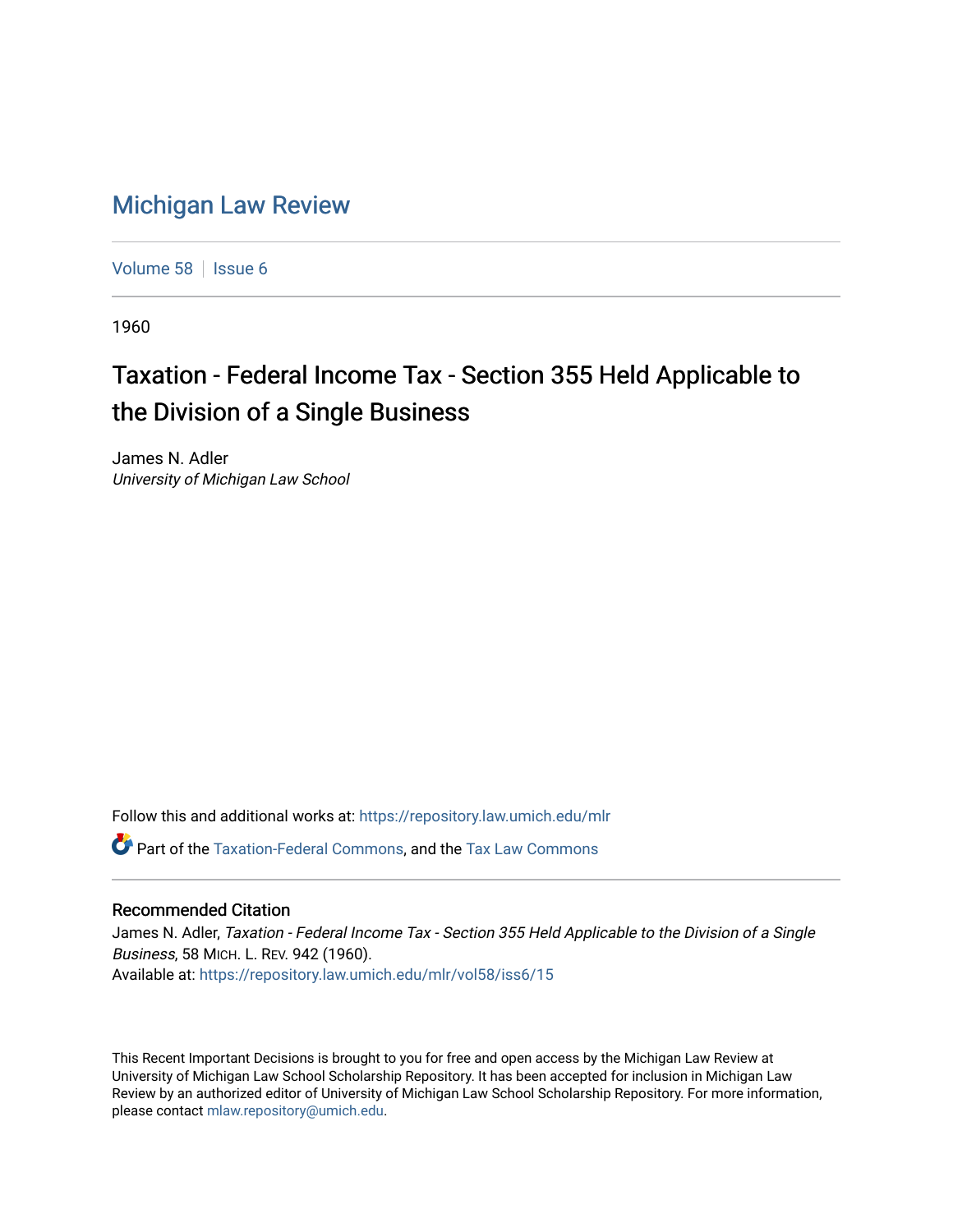TAXATION-FEDERAL INCOME TAX-SECTION 355 HELD APPLICABLE TO THE DIVISION OF A SINGLE BUSINESS-Petitioner, E. P. Coady, and M. Christopher each owned 50 percent of the stock of the Christopher Construction Co., a corporation engaged for more than five years prior to November 15, 1954, in the conduct of a construction business. **On** that day the parent, Christopher Company, organized a subsidiary, E. **P.** Coady & Co., to which it transferred approximately one half of its contracts, equipment, and cash. In exchange, the parent company received all the stock of the subsidiary. Immediately thereafter, the parent distributed to petitioner, one of the two equal shareholders of the parent company, all the stock of the subsidiary **in**  exchange for petitioner's stock in the parent. Although the fair market value of the shares received exceeded the basis of the shares surrendered, petitioner reported no gain from the transaction. Respondent, relying upon Treasury Regulation 1.355-1 (a) which denies tax free distribution under section 355<sup>1</sup> upon the division of a *single* business, assessed a deficiency. In a Tax Court proceeding, held, for petitioner, six judges dissenting.<sup>2</sup> Section 355 may properly be applied to a single business; Treasury Regulation 1.355-1 (a) is invalid. Edmund P. Coady and Virginia Coady, 33 T.C. No. 87 (1960).

Without special statutory treatment the receipt of stock from a corporate separation would result in a taxable event to the individual shareholder.<sup>3</sup> Since 1918, however, Congress has provided relief from certain of these distributions,<sup>4</sup> section 355 being the latest, and most comprehensive, of these relief provisions. While removing many of the previous complications and restrictions,<sup>5</sup> the new code adds several of its own. The most restrictive of these is the five-year-active-business rule of section 355 (b) which is satisfied only if "the distributing corporation, and the controlled<sup>6</sup> corporation, . . . is engaged immediately after the distribution in the active conduct of a trade or business ... [and] such trade or business has been actively conducted throughout the 5-year period ending on the date of the distribution. . . ."7 Interpreting this language, the Treasury Regulations concluded, "Section 355 does not apply to the division of a single business."<sup>8</sup>

1 I.R.C., §355.

<sup>2</sup>Upon the facts of this case a Treasury victory would have been an anomaly, em• phasizing form over substance. Both before and after the described transaction Mr. Christopher and **Mr.** Coady were in essentially identical positions; yet it could not be oontended that Mr. Christopher experienced a taxable event.

s Rockefeller v. United States, 257 U.S. 176 at 183 (1921). See, generally, Young, "Corporate Separations: Some Revenue Rulings Under Section 355," 71 HARv. L. REv. 843 at 844 (1958).

4 Revenue Act of 1918, 40 Stat. 1060, §202 (b).

<sup>5</sup>See, generally, Caplin, "Corporate Separation: The 5-Year Business Rule,'' PRoc. N.Y. UNIV. 15TH ANNUAL INSTITUTE ON FEDERAL TAXATION 623 (1957).

<sup>6</sup>Control consists of ownership of 80% of the voting stock and 80% of all other classes of stock. I.R.C., §368 (c).

7 I.R.C.,  $$355(b)(1)(A)$  and  $$355(b)(2)(B)$ . s Treas. Reg. §1.355-1 (a) (1955).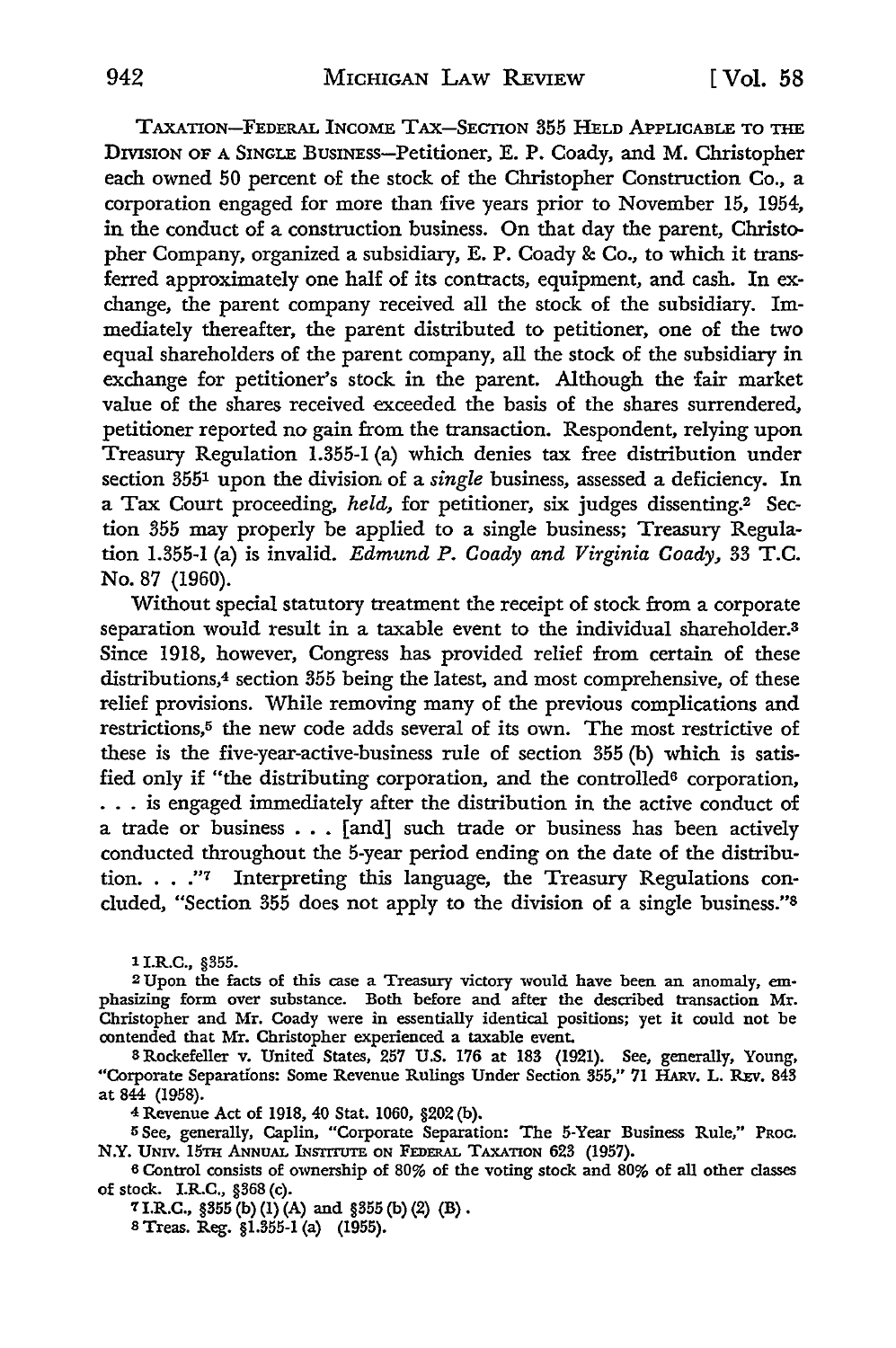In the principal case, the validity of this regulation was for the first time subjected to judicial scrutiny. The Tax Court invalidated the regulation, the majority finding that the statute did not require the businesses of the separated corporations to have been conducted independently of one another during the five years prior to separation. As applied to the principal case this meant that it was sufficient if the activities of each surviving corporation stemmed from *a* "construction business" conducted during the five prior years. The dissenters would require that the resulting businesses have been conducted as independent trades or businesses for those five years. Both majority and dissenters believe support for their respective positions can be found in the legislative history of this section. In fact, however, this particular problem was not specifically discussed by the legislators and neither group can do more than point to discussions of other problems which inferentially and unintentionally may support their position.<sup>9</sup>

Lacking a specific mandate, the courts should interpret this section in a manner which will effectuate the general purpose and intent of Congress. This and predecessor sections were designed to allow those separations and distributions for which there was a legitimate business purpose,10 while at the same time preventing a corporation from making a distribution which is essentially equivalent to a dividend.11 The five-year-active-business rule was intended to "safeguard against avoidance"12 by preventing the corporate earnings of one business from being drawn off and put into another,

<sup>9</sup>The dissenters relied primarily upon the following quotation taken from the "General Explanation," S. Rep. 1622, 83d Cong., 2d sess., p. 51 (1954): "Your committee returns to existing law in not permitting the tax free separation of an existing corporation returns to existing faw in not permitting the tax free separation or an existing corporation<br>into active and inactive entities. . . . *[B]oth* the business retained . . . and the business . . .<br>distributed must have been a a safeguard against avoidance not contained in the existing law." (Emphasis added.) However, even this language does not compel the conclusion that the two ("both'') resulting businesses must have been conducted independently before the separation. Moreover, it is likely that under the "existing law" in 1954 division of a single business could qualify. See Rev. Rul. 289, 1953-2 Cum. Bul. 37. Furthermore, in the "Detailed Discussion of the Technical Provisions of the Bill" (S. Rep. 1622 at p. 151) there is no language which suggests that the two resulting businesses must have originally been conducted independently. Quite the contrary, the two examples given (S. Rep. 1622 at p. 267)-division pursuant to an antitrust decree and division of ownership of a jointlyowned corporation-are quite as likely to occur where the original corporation conducts only one business. See, generally, Dean, "Spin-offs: General Rules; Requirements as to Active Business; Some Practical Considerations (Section 355)," PROC. N.Y. UNIV. 15th ANNUAL INSTITUTE ON FEDERAL TAXATION 571 at 576 (1957).

10 "[Y]our committee believes that it is economically unsound to impede spin-offs  $\dots$ when undertaken for legitimate business purposes." S. Rep. 781, 82d Cong., 1st sess., p. 58 (1951). For a partial list of legitimate business purposes, see Porter, "Spin-offs in Oil and Gas Industry," NINTII ANNUAL INSTITUTE ON OIL AND GAS LAW AND TAXATION 523 at 525-527 (1958). See also Michaelson, " 'Business Purpose' and Tax-Free Reorganization," 61 YALE L. J. H at 26 (1952).

11 I.R.C., §355 (a) (1) (B).

12 S. Rep. 1622, 83d Cong., 2d sess., p. 51 (1954).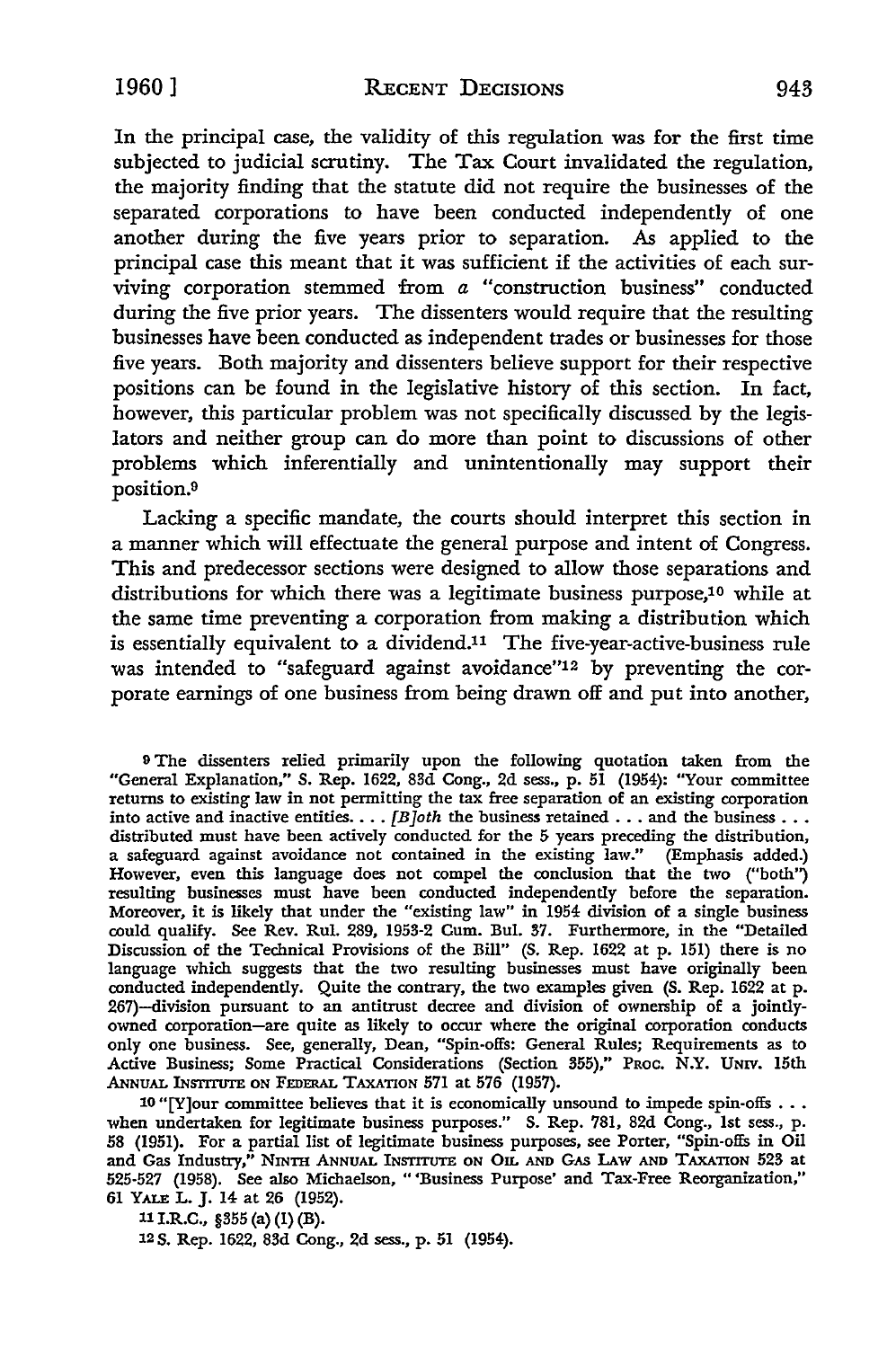thereby converting what would normally be dividends into readily salable capital assets.13 However, although satisfaction of this mechanical requirement is a pre-requisite, it is not itself sufficient to qualify a division and distribution. To prevent abuse Congress has primarily relied upon the subjective requirement that "the transaction ... not [be] used principally as a device for the distribution of earnings and profits"14 of either corporation.15 By limiting the scope of the mechanical five-year-activebusiness test the Tax Court in the principal case made possible the taxfree treatment dictated by the purpose of Congress.16 The desire of coowners to separate is certainly a legitimate business reason for division.17 Because each resulting business had generated its own surplus, it could not be said that the distribution was a disguised dividend.<sup>18</sup> While the effect of the Tax Court's decision is to reduce to a minimum the mechanical hurdles preventing qualification under section 355, it cannot be said that the court has entirely eliminated the five-year-active-business rule established by the code. It is still necessary that the activities of each resulting entity have been conducted for the five prior years, and that they have been conducted as a "trade or business." The decision may, however, foreshadow an assault upon the Treasury's definition of "trade or business." The regulations require that each "group of activities ordinarily must include the collection of income and the payment of expenses" in order to comprise an active trade or business.19 Thus the distributed stock of a "captive" coal mine, whose sole output is used by its owner to make steel, could not qualify for section 355 treatment.20 Because the "captive" mine does not independently produce income, it is denied the dignity of being treated as a "business."21 On the other hand, the construction activities in the principal case did independently produce income, and hence did satisfy the Treasury's definition of *a* "business." Thus it is not a necessary

13 Rev. Rul. 59-400, Int. Rev. Bul. 1959-1, 9.

14 I.R.C., §355 (a) (1) (B). This is essentially a codification of the "business purpose" doctrine espoused in Gregory v. Helvering, 293 U.S. 465 at 469 (1935). See Treas. Reg. §1.355-2 (c) (1955).

15 It is probable that even before this decision the Treasury was using a "device" or business purpose test though nominally relying upon the regulation that there be two or more businesses. Compare Rev. Rul. 56-451, 1956-2 Cum. Bul. 208 (publication of 4 magazines serving different trades constitutes more than one business) with Treas. Reg. §1.355-1 (d), ex. (16) (1955) (auto manufacturer's operation at profit of executive dining room is not a business). See also Rev. Rul. 58-54, 1958-1 Cum. Bul. 181. See, generally, Young, "Corporate Separations: Some Revenue Rulings Under Section 355," 71 HARv. L. REv. 843 at 858 (1958).

16 Also, permitting a single business to qualify under this section should make the law easier to administer, since the question whether the original enterprise constituted one trade or business or more has not proved easy to answer. See note 15 supra.

17 S. Rep. 1622, 83d Cong., 2d sess., p. 267 (1954).

18 See note 13 supra.

19 Treas. Reg. §1.355-1 (c) (1955).

20 Treas. Reg. §1.355-1 (d), ex. 12 (1955).

21 Note 20 supra.